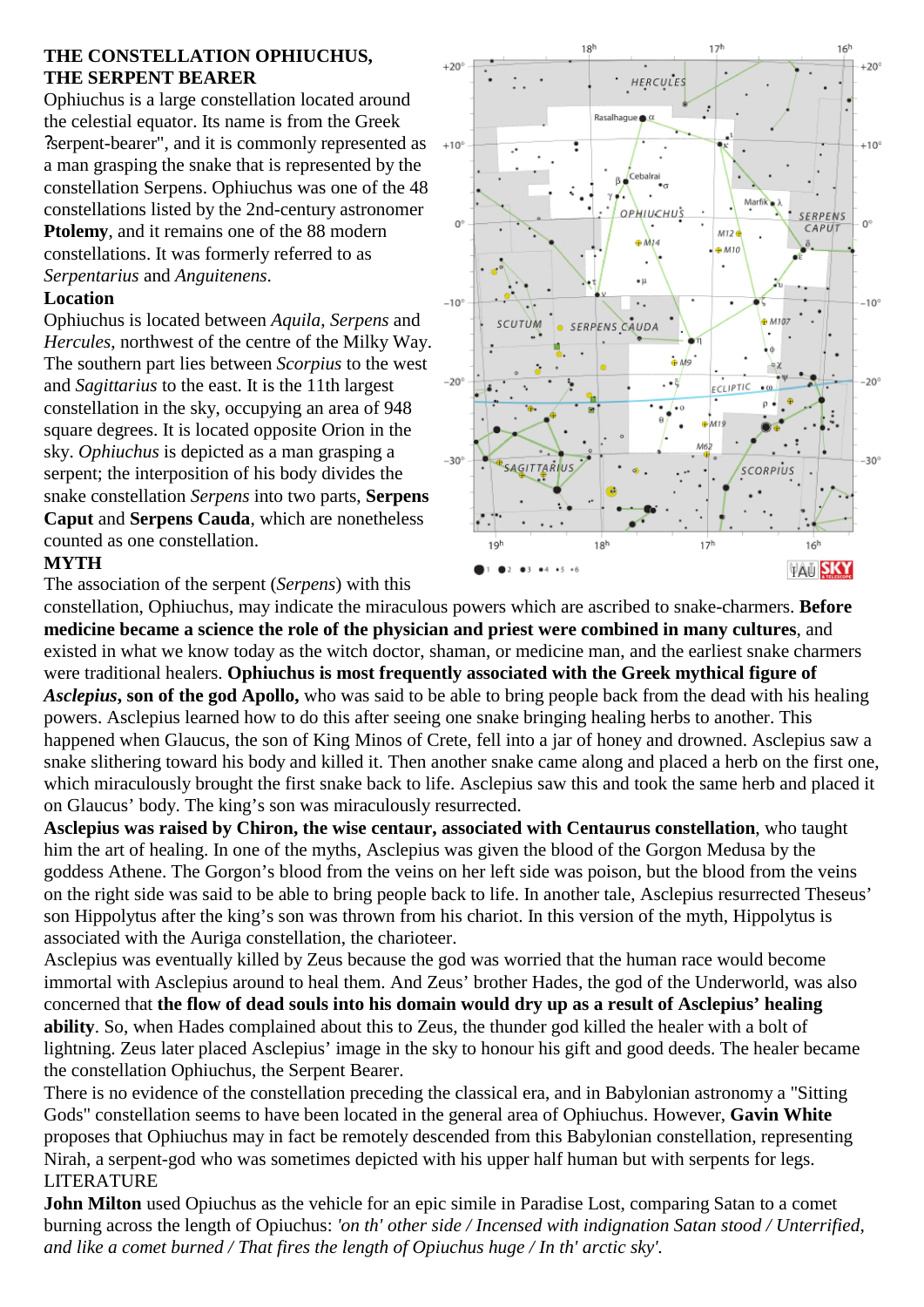#### **Notable features**

This is **Johannes Kepler's** drawing depicting the location of the *stella nova* (new star) in the foot of Ophiuchus (**marked N**), known today as the remnant of Kepler's Supernova SN 1604. In October 1604, it was said a bright new evening star appeared in the sky, but Kepler did not believe it until he saw it himself. He began systematically observing the nova for over a year.



Kepler's Supernova 1604. Using NASA's Chandra X-ray Observatory, scientists have created this stunning new image of one of the youngest supernova remnants in the galaxy. It may helps astronomers solve a long-standing mystery how a star's life can end catastrophically and for

*Astrologically, the year 1603 marked the beginning of a fiery trigon, the start of the 800-year cycle of great conjunctions; astrologers associated the two previous such periods with the rise of Charlemagne (ca. 800 years earlier) and the birth of Christ (ca. 1600 years earlier), and thus expected events of great portent, especially regarding the emperor. It was in this context, and as the imperial mathematician and astrologer to the emperor, that Kepler described the new star two years later in his De Stella Nova. In*



*it, Kepler addressed the star's astronomical properties while taking a sceptical approach to the many astrological interpretations then circulating. He noted its fading luminosity, speculated about its origin, and used the lack of observed parallax to argue that it was in the sphere of fixed stars, further undermining the doctrine of the immutability of the heavens (the idea accepted since Aristotle that the celestial spheres were perfect and unchanging).* **List of stars in Ophiuchus**

gauging the expansion of the universe. The brighter stars in Ophiuchus include *alpha Ophiuchi*, called *Ras Alhague* 

("head of the serpent charmer"), at magnitude 2.07, and *eta Ophiuchi*, known as *Sabik* ("the preceding one"), at magnitude 2.43. Other bright stars in the constellation include *beta Ophiuchi*, *Celbalrai* ("the shepherd dog") and *lambda Ophiuchi*, or *Marfik* ("the elbow"). *Celbalrai* is slightly larger than the Sun but 63 times more luminous. It has an unconfirmed planetary companion in its orbit.

*RS Ophiuchi* is a recurrent novae, whose brightness increase at irregular intervals by hundreds of times in a period of just a few days. It is thought to be at the brink of becoming a type-1a supernova.

*Barnard's Star,* one of the nearest stars to the Solar System (the only stars closer are the *Alpha Centauri* binary star system and *Proxima Centauri* in the Centaurus constellation), lies in Ophiuchus. It is located to the left of ß and just north of the V-shaped group of stars. Barnard's Star is a red dwarf with the stellar classification of M4Ve. It has a visual magnitude of 9.54 and is only 5.980 light years distant from Earth. It is the fourth closest known individual star to the Sun. The star is too faint to be seen without a telescope.

The star was named after the American astronomer **E. E. Barnard,** who was the first to measure the star's proper motion in 1916. **The star has the largest proper motion of any star relative to the Sun, 10.3 arcseconds per year.** Around the year 9,800, the star will make its closest approach to the Sun and come within 3.75 light years. Barnard's Star is also the target for **Project Daedalus,** a study on unmanned travel to nearby stars. **Four meteor showers**



Barnard 68 is a large dark nebula, located 410 light-years from Earth. Despite its diameter of 0.4 light-years, Barnard 68 only has twice the mass of the Sun, making it both very diffuse and very cold - about 16 kelvins. Though it is currently stable, Barnard 68 will eventually collapse, inciting the process of star formation.

constellation: *Northern May Ophiuchids*, the *Southern May* the *Theta Ophiuchids*.



originate in this Edward Emerson Barnard (1857 – *the Ophiuchids*, recognized as a gifted observer He is *Ophiuchids* and Between 1881 and 1892 he discovered 1923) was an American astronomer best known for his discovery of Barnard's Star in 1916 and the Barnard 68 Dark Nebula, both named after him in his honour. fifteen different comets, three of which were periodic, and codiscovered 2 other comets: